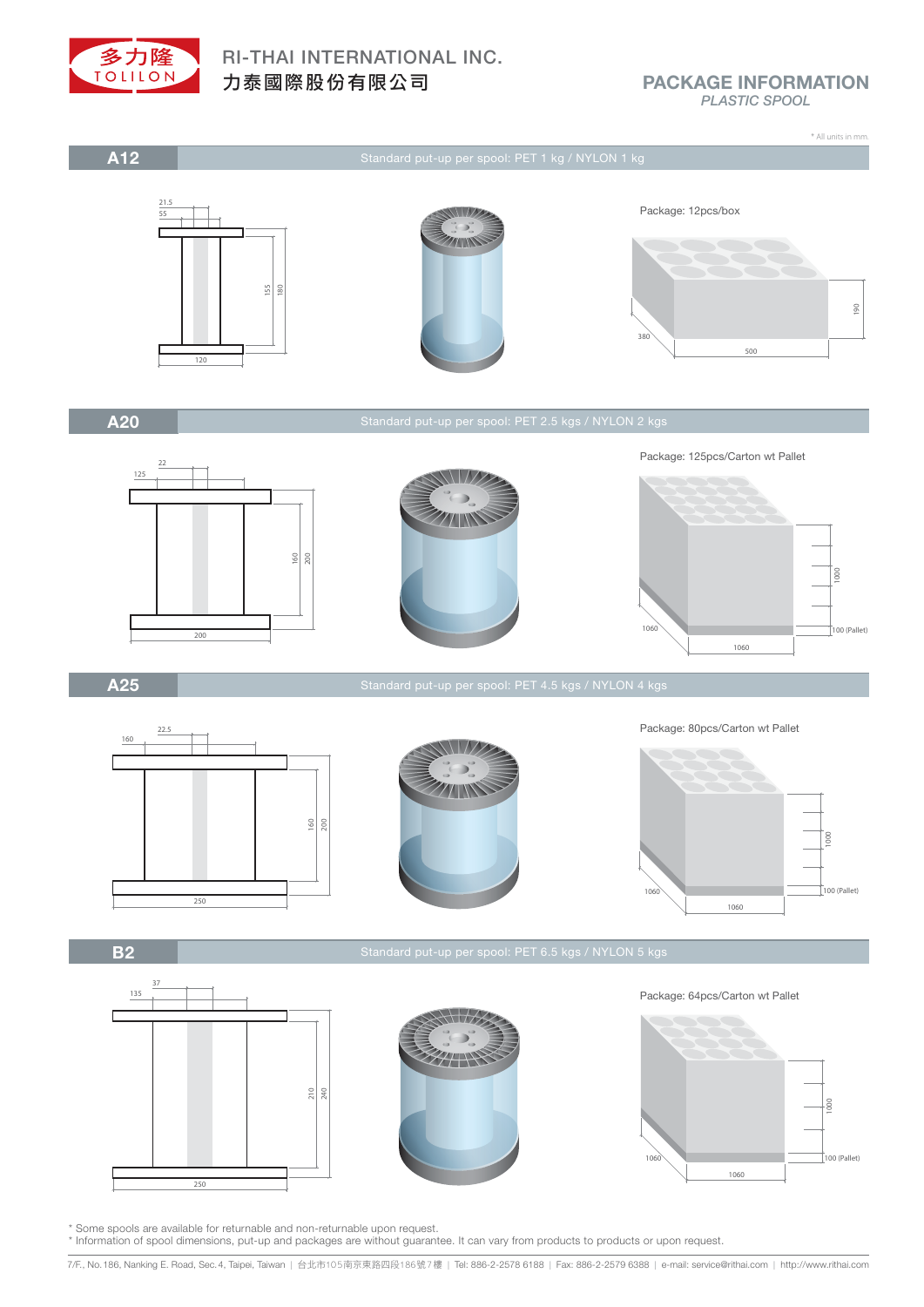

PACKAGE INFORMATION *PLASTIC SPOOL*

 $\uparrow$ 100 (Pallet)



\* Information of spool dimensions, put-up and packages are without guarantee. It can vary from products to products or upon request.

7/F., No.186, Nanking E. Road, Sec.4, Taipei, Taiwan | 台北市105南京東路四段186號7樓 | Tel: 886-2-2578 6188 | Fax: 886-2-2579 6388 | e-mail: service@rithai.com | http://www.rithai.com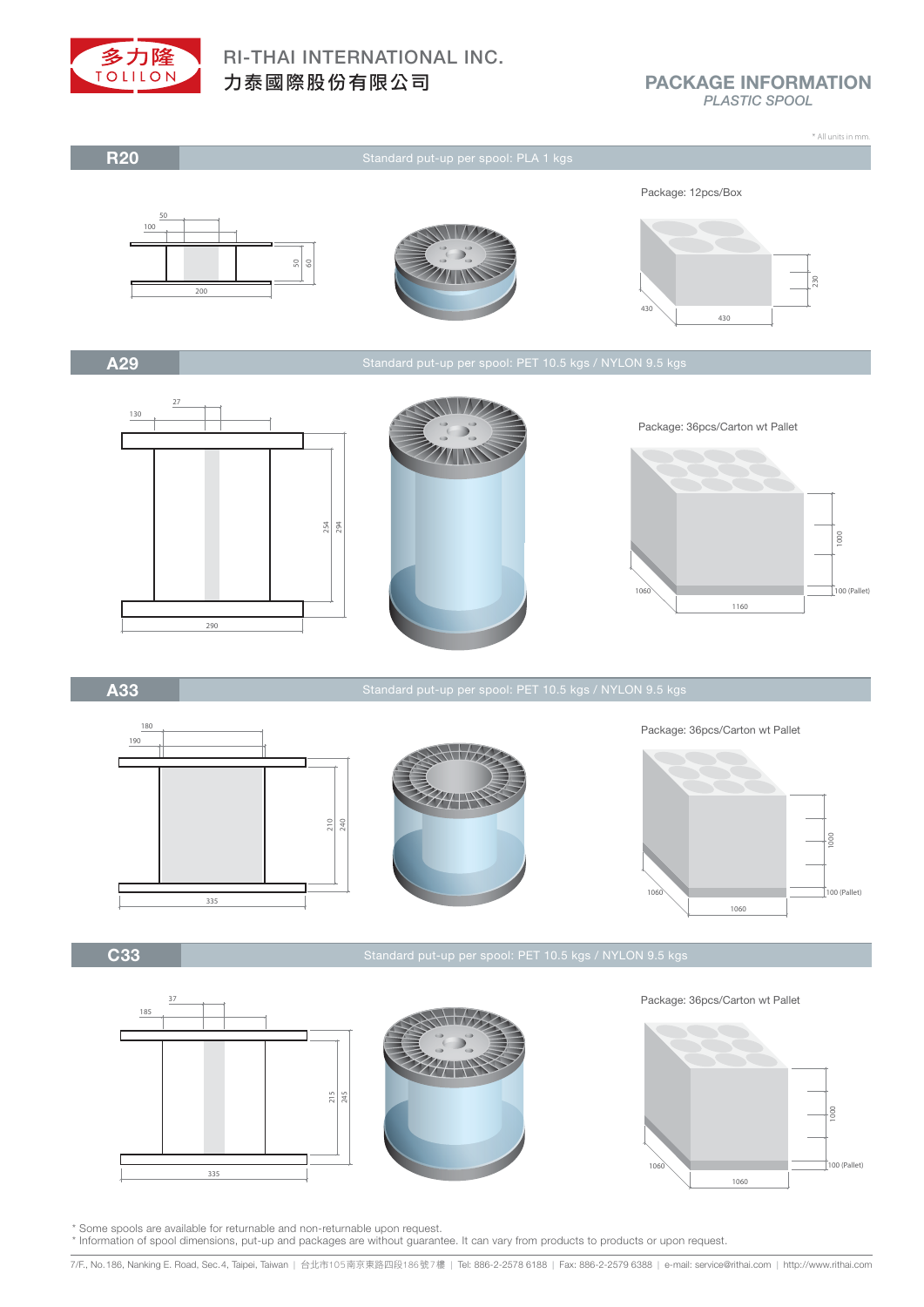

N33

# RI-THAI INTERNATIONAL INC. 力泰國際股份有限公司

## PACKAGE INFORMATION *PLASTIC SPOOL*

\* All units in mm.







C1





Package: 36pcs/Carton wt Pallet



\* Some spools are available for returnable and non-returnable upon request.

\* Information of spool dimensions, put-up and packages are without guarantee. It can vary from products to products or upon request.

<sup>-&</sup>lt;br>7/F., No.186, Nanking E. Road, Sec.4, Taipei, Taiwan | 台北市105南京東路四段186號7樓 | Tel: 886-2-2578 6188 | Fax: 886-2-2579 6388 | e-mail: service@rithai.com | http://www.rithai.com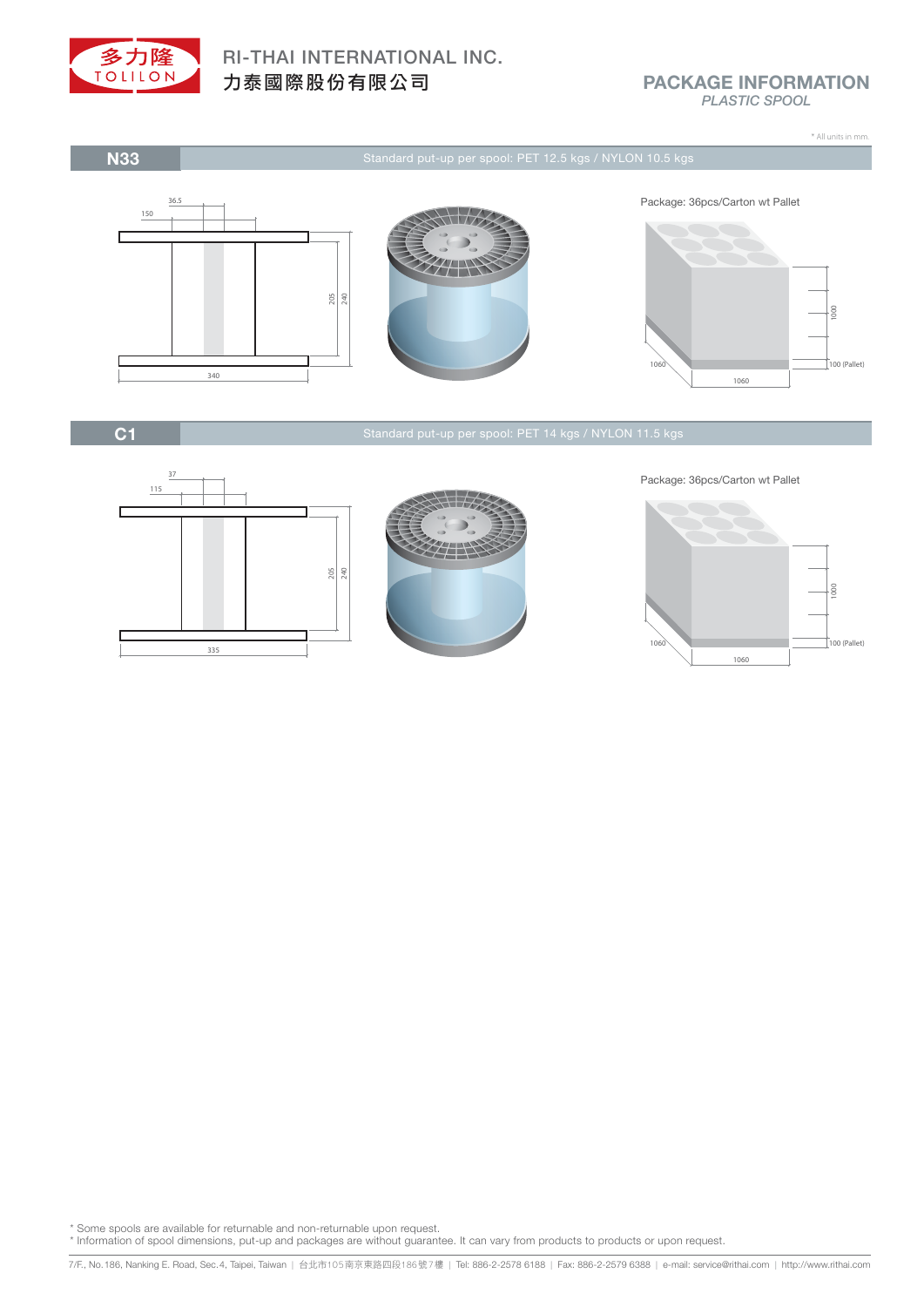

PACKAGE INFORMATION *PLASTIC SPOOL*



\* Some spools are available for returnable and non-returnable upon request.

\* Information of spool dimensions, put-up and packages are without guarantee. It can vary from products to products or upon request.

7/F., No.186, Nanking E. Road, Sec.4, Taipei, Taiwan | 台北市105南京東路四段186號7樓 | Tel: 886-2-2578 6188 | Fax: 886-2-2579 6388 | e-mail: service@rithai.com | http://www.rithai.com